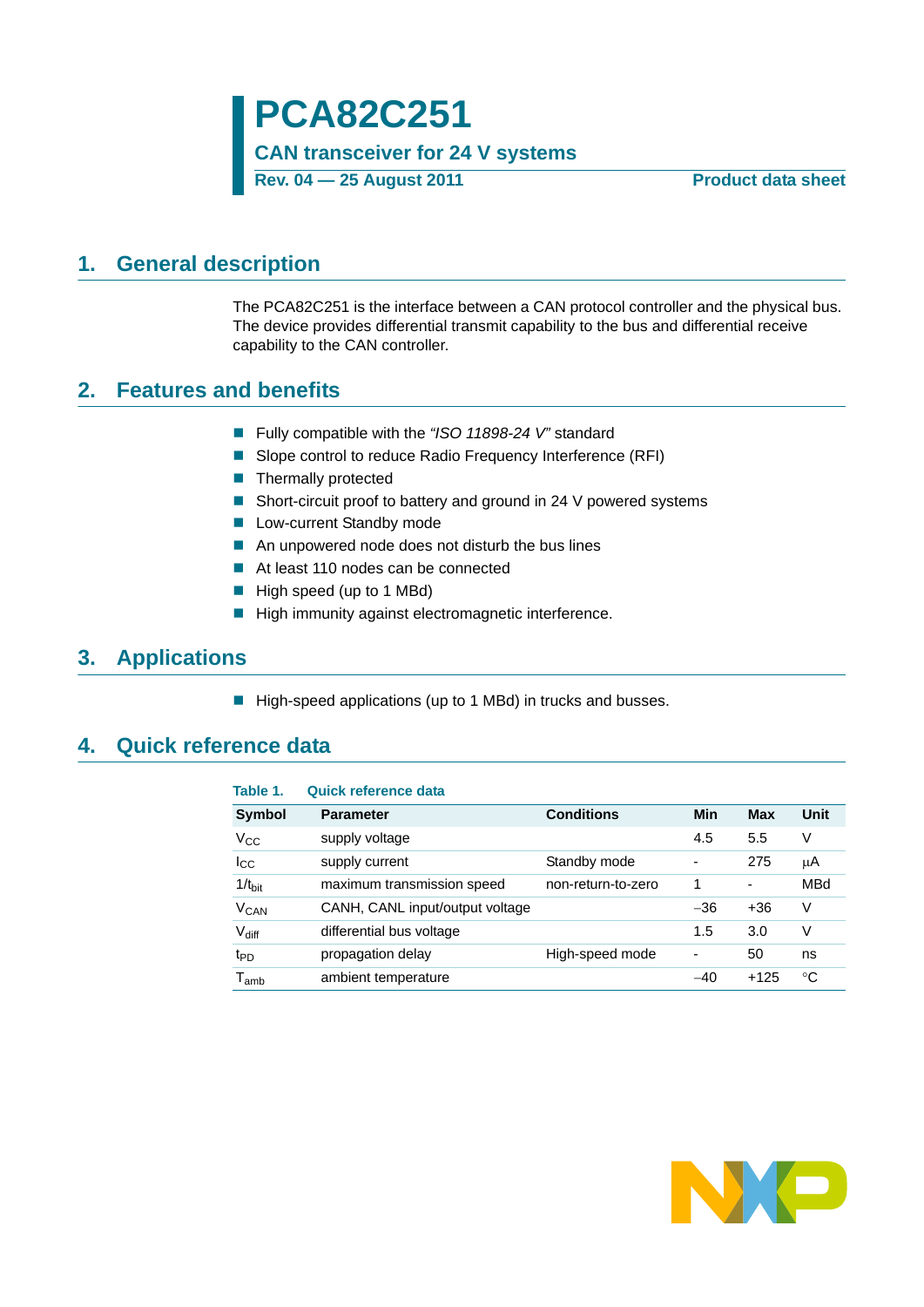### <span id="page-1-0"></span>**5. Ordering information**

| <b>Ordering information</b><br>Table 2. |             |                                                           |                |  |  |
|-----------------------------------------|-------------|-----------------------------------------------------------|----------------|--|--|
| Package<br>Type number                  |             |                                                           |                |  |  |
|                                         | <b>Name</b> | <b>Description</b>                                        | <b>Version</b> |  |  |
| PCA82C251T                              | SO8         | plastic small outline package; 8 leads; body width 3.9 mm | SOT96-1        |  |  |

### <span id="page-1-1"></span>**6. Block diagram**



### <span id="page-1-3"></span><span id="page-1-2"></span>**7. Pinning information**

### **7.1 Pinning**



**Product data sheet Rev. 04 — 25 August 2011 2 of 17**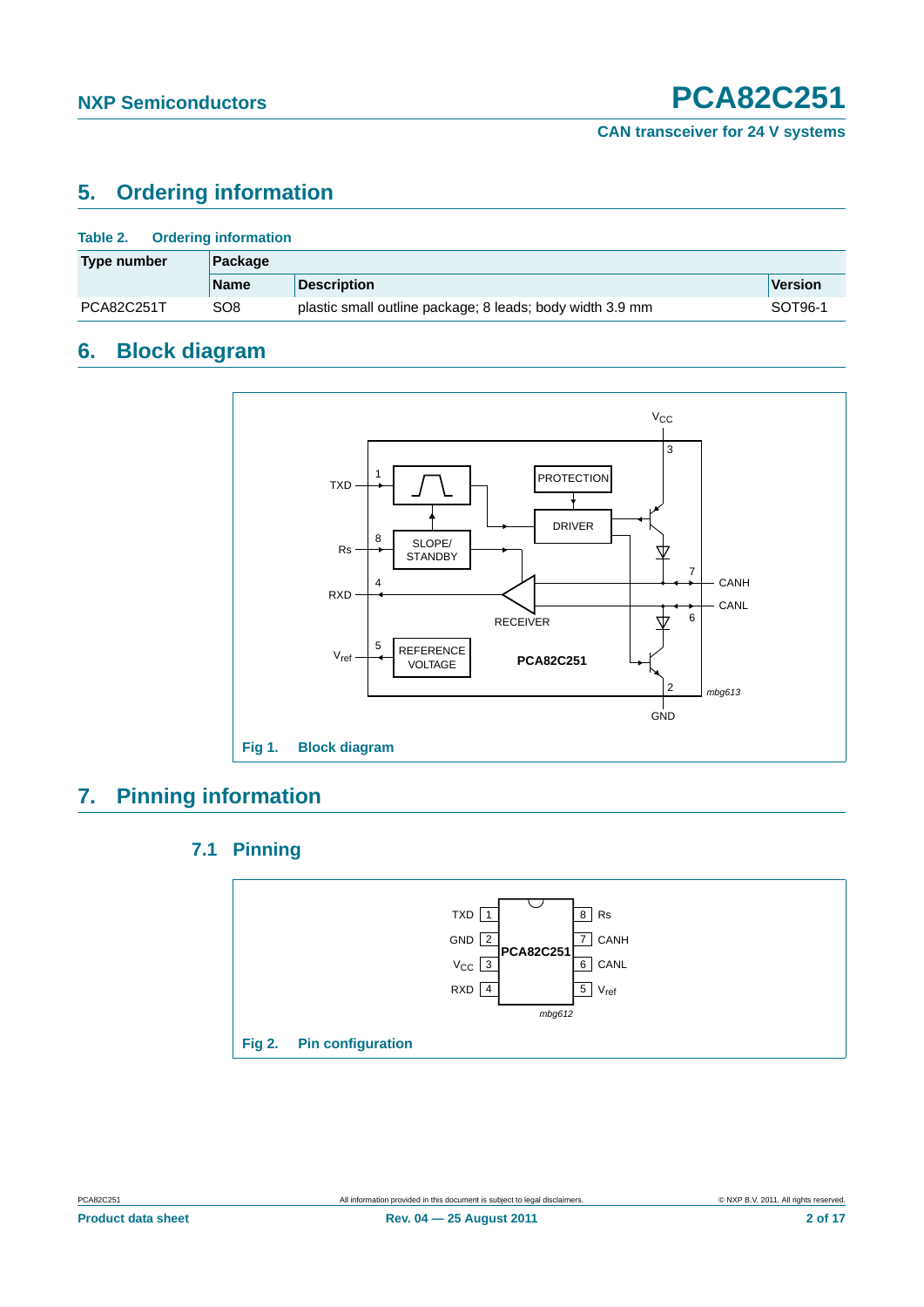**CAN transceiver for 24 V systems**

| Table 3.      | <b>Pin description</b> |                                     |
|---------------|------------------------|-------------------------------------|
| <b>Symbol</b> | <b>Pin</b>             | <b>Description</b>                  |
| <b>TXD</b>    |                        | transmit data input                 |
| <b>GND</b>    | 2                      | ground                              |
| $V_{\rm CC}$  | 3                      | supply voltage                      |
| <b>RXD</b>    | 4                      | receive data output                 |
| $V_{ref}$     | 5                      | reference voltage output            |
| CANL          | 6                      | LOW-level CAN voltage input/output  |
| CANH          | 7                      | HIGH-level CAN voltage input/output |
| <b>Rs</b>     | 8                      | slope resistor input                |
|               |                        |                                     |

#### <span id="page-2-0"></span>**7.2 Pin description**

### <span id="page-2-1"></span>**8. Functional description**

The PCA82C251 is the interface between a CAN protocol controller and the physical bus. It is primarily intended for applications up to 1 MBd in trucks and buses. The device provides differential transmit capability to the bus and differential receive capability to the CAN controller. It is fully compatible with the *"ISO 11898-24 V"* standard.

A current-limiting circuit protects the transmitter output stage against short-circuits to positive and negative battery voltage. Although power dissipation will increase as a result of a short circuit fault condition, this feature will prevent destruction of the transmitter output stage.

If the junction temperature exceeds approximately 160 $\degree$ C, the limiting current of both transmitter outputs is decreased. Because the transmitter is responsible for most of the power dissipated, this will result in reduced power dissipation and hence a lower chip temperature. All other parts of the IC will remain operational. The thermal protection is needed, in particular, when a bus line is short-circuited.

The CANH and CANL lines are also protected against electrical transients which may occur in an automotive environment.

Pin 8 (Rs) allows three different modes of operation to be selected: High-speed, Slope control and Standby.

For high-speed operation, the transmitter output transistors are simply switched on and off as fast as possible. In this mode, no measures are taken to limit the rise and fall slopes. A shielded cable is recommended to avoid RFI problems. High-speed mode is selected by connecting pin 8 to ground.

Slope control mode allows the use of an unshielded twisted pair or a parallel pair of wires as bus lines. To reduce RFI, the rise and fall slopes should be limited. The rise and fall slopes can be programmed with a resistor connected from pin 8 to ground. The slope is proportional to the current output at pin 8.

If a HIGH level is applied to pin 8, the circuit enters a low-current Standby mode. In this mode, the transmitter is switched off and the receiver is switched to a low current. If dominant bits are detected (differential bus voltage >0.9 V), RXD will be switched to a

| <b>Product data sheet</b> |  |
|---------------------------|--|
|                           |  |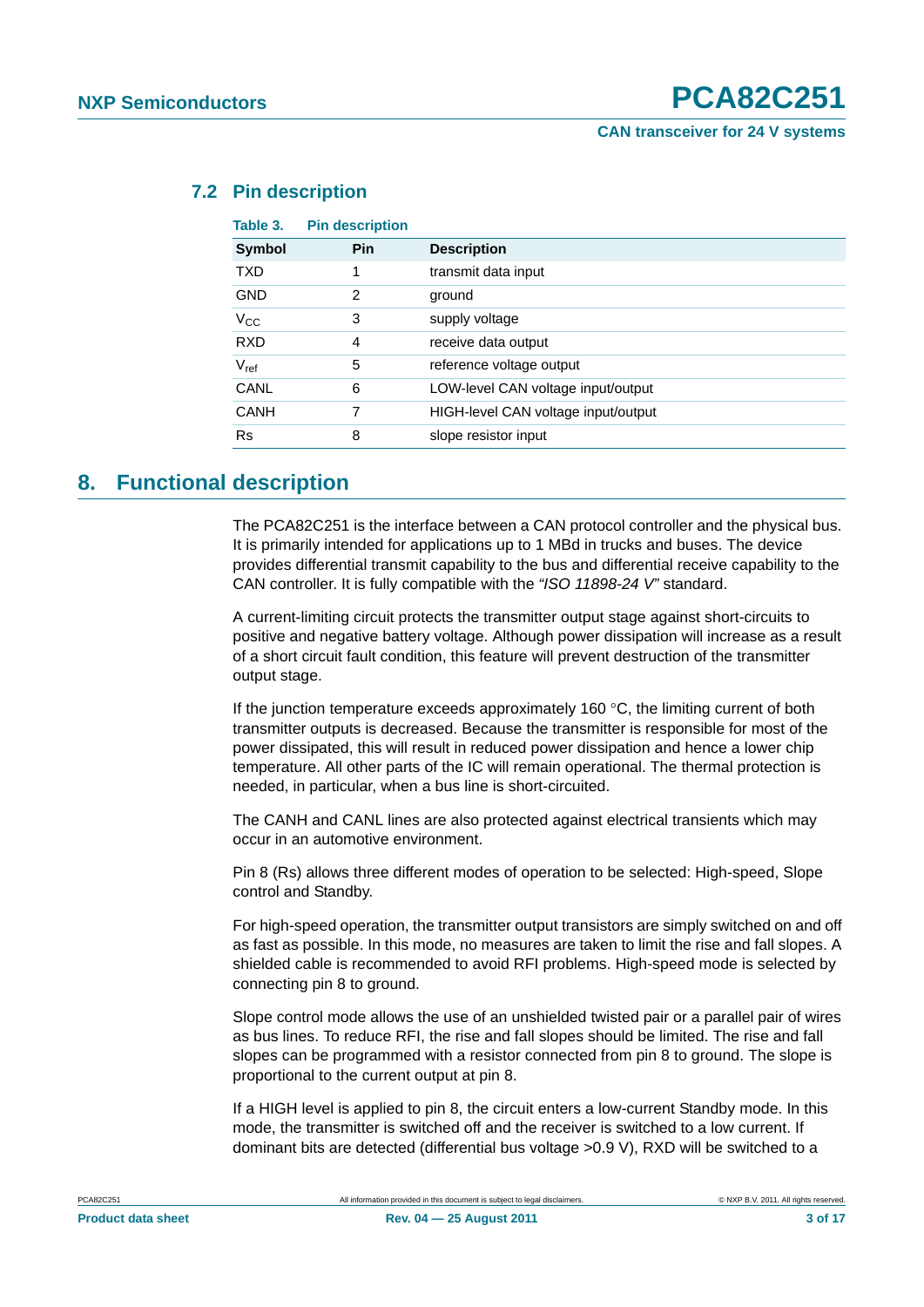#### **CAN transceiver for 24 V systems**

LOW level. The microcontroller should react to this condition by switching the transceiver back to normal operation (via pin 8). Because the receiver is slower in Standby mode, the first message will be lost at higher bit rates.

#### **Table 4. Truth table of the CAN transceiver**

| <b>Supply</b>                   | TXD             | <b>CANH</b>                          | <b>CANL</b>                          | <b>Bus state</b> | <b>RXD</b>       |
|---------------------------------|-----------------|--------------------------------------|--------------------------------------|------------------|------------------|
| 4.5 V to 5.5 V                  |                 | <b>HIGH</b>                          | LOW                                  | dominant         | 0                |
| 4.5 V to 5.5 V                  | 1 (or floating) | floating                             | floating                             | recessive        | $1^{[1]}$        |
| 4.5 V < V <sub>CC</sub> < 5.5 V | <u>X[2]</u>     | floating if<br>$V_{Rs} > 0.75 V_{C}$ | floating if<br>$V_{Rs} > 0.75 V_{C}$ | floating         | X <sup>[1]</sup> |
| 0 V < $V_{CC}$ < 4.5 V          | floating        | floating                             | floating                             | floating         | <u>X[2]</u>      |

<span id="page-3-0"></span>[1] If another bus node is transmitting a dominant bit, then RXD is logic 0.

<span id="page-3-1"></span>[2]  $X = don't care$ .

#### **Table 5. Pin Rs summary**

| <b>Condition forced at pin Rs</b> | Mode          | Resulting voltage or current at pin Rs |
|-----------------------------------|---------------|----------------------------------------|
| $V_{RS}$ > 0.75 $V_{CC}$          | Standby       | $-I_{\rm{Rs}}$ < 10 $\mu$ A            |
| 10 µA $< -I_{\rm Rs}$ $<$ 200 µA  | Slope control | $0.4$ Vcc < V <sub>Rs</sub> < 0.6Vcc   |
| $V_{RS}$ < 0.3 $V_{CC}$           | High-speed    | $-I_{\rm{Re}}$ < 500 $\mu$ A           |

### <span id="page-3-7"></span>**9. Limiting values**

#### **Table 6. Limiting values**

*In accordance with the Absolute Maximum Rating System (IEC 60134). All voltages are referenced to pin 2; positive input current.*

| Symbol            | <b>Parameter</b>                  | <b>Conditions</b>                                                    |             | <b>Min</b>         | <b>Max</b>           | <b>Unit</b> |
|-------------------|-----------------------------------|----------------------------------------------------------------------|-------------|--------------------|----------------------|-------------|
| $V_{\rm CC}$      | supply voltage                    |                                                                      |             | $-0.3$             | $+7.0$               | V           |
| $V_n$             | DC voltage at pins 1, 4, 5 and 8  |                                                                      |             | $-0.3$             | $V_{\rm CC}$ + 0.3 V |             |
| $V_6$             | DC voltage at pin 6 (CANL)        | $0 \text{ V} < V_{\text{CC}} < 5.5 \text{ V}$ ; TXD HIGH or floating |             | $-36$              | $+36$                | V           |
|                   |                                   | $0 \text{ V} < V_{\text{CC}} < 5.5 \text{ V}$ ; no time limit        | $\boxed{1}$ | $-36$              | $+36$                | V           |
|                   |                                   | $0 \text{ V} < V_{\text{CC}} < 5.5 \text{ V}$ ; no time limit        | $[2]$       | $-36$              | $+36$                | V           |
| V <sub>7</sub>    | DC voltage at pins 7 (CANH)       | $0 \text{ V} < V_{\text{CC}} < 5.5 \text{ V}$ ; no time limit        |             | $-36$              | $+36$                | V           |
| $V_{\text{trt}}$  | transient voltage at pins 6 and 7 | see Figure 8                                                         |             | $-200$             | $+200$               | V           |
| $T_{\text{stg}}$  | storage temperature               |                                                                      |             | $-55$              | $+150$               | °C          |
| $T_{amb}$         | ambient temperature               |                                                                      |             | $-40$              | $+125$               | °C          |
| $T_{\mathsf{vi}}$ | virtual junction temperature      |                                                                      | $[3]$       | $-40$              | $+150$               | $^{\circ}C$ |
| <b>VESD</b>       | electrostatic discharge voltage   |                                                                      | $[4]$       | $-2500$            | $+2500$              | $\vee$      |
|                   |                                   |                                                                      |             | $\frac{5}{2}$ -250 | $+250$               | V           |

<span id="page-3-2"></span>[1] TXD is LOW. Short-circuit protection provided for slew rates up to 5 V/µs for voltages above +30 V.

<span id="page-3-3"></span>[2] Short-circuit applied when TXD is HIGH, followed by TXD switched to LOW.

<span id="page-3-4"></span>[3] In accordance with "IEC 60747-1". An alternative definition of virtual junction temperature is:  $T_{vi} = T_{amb} + P_d \times R_{th(via)}$ , where  $R_{th(i-a)}$  is a fixed value to be used for the calculation of  $T_{VI}$ . The rating for  $T_{VI}$  limits the allowable combinations of power dissipation (P<sub>d</sub>) and ambient temperature (T<sub>amb</sub>).

<span id="page-3-5"></span>[4] Classification A: human body model; C = 100 pF; R = 1500  $\Omega$ ; V =  $\pm 2000$  V.

<span id="page-3-6"></span>[5] Classification B: machine model; C = 200 pF; R = 25  $\Omega$ ; V =  $\pm$ 200 V.

PCA82C251 All information provided in this document is subject to legal disclaimers. © NXP B.V. 2011. All rights reserved.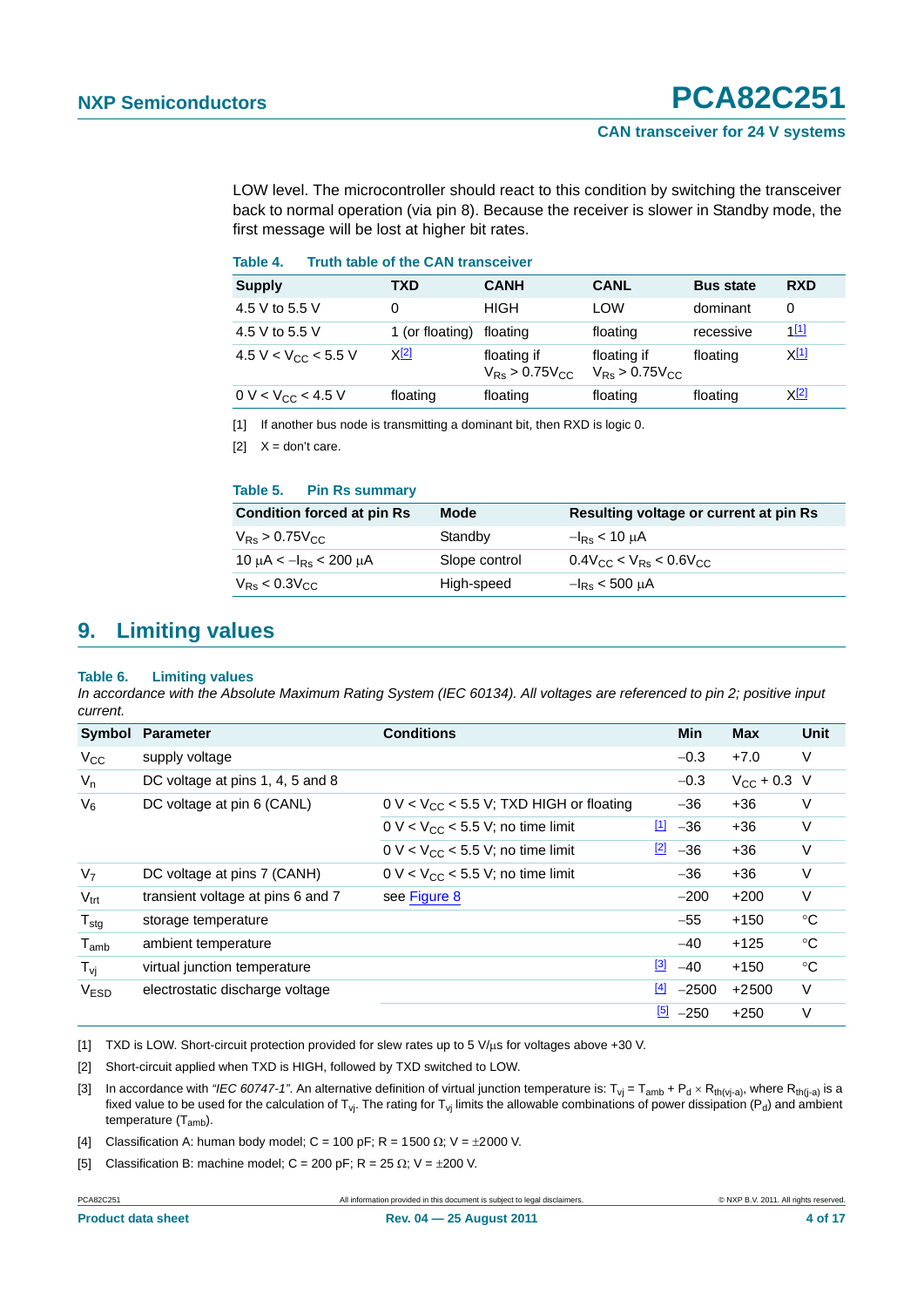### <span id="page-4-1"></span>**10. Thermal characteristics**

| Table 7.      | <b>Thermal characteristics</b>              |                   |     |      |
|---------------|---------------------------------------------|-------------------|-----|------|
| Symbol        | <b>Parameter</b>                            | <b>Conditions</b> | Tvp | Unit |
| $R_{th(i-a)}$ | thermal resistance from junction to ambient | in free air       | 160 | K/W  |

### <span id="page-4-2"></span>**11. Characteristics**

#### <span id="page-4-0"></span>**Table 8. Characteristics**

 $V_{CC} = 4.5$  V to 5.5 V;  $T_{amb} = -40$  °C to +125 °C;  $R_L = 60 \Omega$ ;  $I_8 > -10 \mu A$ ; unless otherwise specified; all voltages referenced to ground (pin 2); positive input current; all parameters are guaranteed over the ambient temperature range by design, but only *100 % tested at +25 C.*

|                           | Symbol Parameter                                     | <b>Conditions</b>                                                                                                        | Min                      | <b>Typ</b>               | Max                                   | Unit    |
|---------------------------|------------------------------------------------------|--------------------------------------------------------------------------------------------------------------------------|--------------------------|--------------------------|---------------------------------------|---------|
| <b>Supply</b>             |                                                      |                                                                                                                          |                          |                          |                                       |         |
| $I_3$                     | supply current                                       | dominant; $V_1 = 1$ V; $V_{CC} = 5.1$ V                                                                                  |                          | ٠                        | 78                                    | mA      |
|                           |                                                      | dominant; $V_1 = 1$ V; $V_{CC} = 5.25$ V                                                                                 | $\overline{\phantom{a}}$ | ÷,                       | 80                                    | mA      |
|                           |                                                      | dominant; $V_1 = 1$ V; $V_{CC} = 5.5$ V                                                                                  | $\blacksquare$           | $\overline{\phantom{0}}$ | 85                                    | mA      |
|                           |                                                      | recessive: $V_1 = 4$ V; $R_8 = 47$ k $\Omega$                                                                            | $\frac{1}{2}$            | ÷,                       | 10                                    | mA      |
|                           |                                                      | $\boxed{1}$<br>Standby                                                                                                   | $\sim$                   | ä,                       | 275                                   | μA      |
|                           | <b>DC</b> bus transmitter                            |                                                                                                                          |                          |                          |                                       |         |
| V <sub>IH</sub>           | HIGH-level input voltage                             | output recessive                                                                                                         | $0.7V_{CC}$              | $\overline{\phantom{a}}$ | $V_{CC}$ + 0.3 V                      |         |
| $V_{IL}$                  | LOW-level input voltage                              | output dominant                                                                                                          | $-0.3$                   | $\blacksquare$           | $0.3V_{CC}$                           | V       |
| Iщ                        | HIGH-level input current                             | $V_1 = 4 V$                                                                                                              | $-200$                   | $\overline{\phantom{a}}$ | $+30$                                 | μA      |
| I <sub>IL</sub>           | LOW-level input current                              | $V_1 = 1 V$                                                                                                              | $-100$                   | $\blacksquare$           | $-600$                                | $\mu$ A |
| $V_{6,7}$                 | recessive bus voltage                                | $V_1 = 4$ V; no load                                                                                                     | 2.0                      | ÷,                       | 3.0                                   | $\vee$  |
| $I_{LO}$                  | off-state output leakage current                     | $-2 V < (V_6, V_7) < 7 V$                                                                                                | $-2$                     | L.                       | +2                                    | mA      |
|                           |                                                      | $-5 V < (V_6, V_7) < 36 V$                                                                                               | $-10$                    | $\overline{\phantom{a}}$ | $+10$                                 | mA      |
| V <sub>7</sub>            | CANH output voltage                                  | $V_1 = 1$ V; V <sub>CC</sub> = 4.75 V to 5.5 V                                                                           | 3.0                      | ÷,                       | 4.5                                   | $\vee$  |
|                           |                                                      | $V_1 = 1$ V; V <sub>CC</sub> = 4.5 V to 4.75 V                                                                           | 2.75                     |                          | 4.5                                   |         |
| $V_6$                     | CANL output voltage                                  | $V_1 = 1 V$                                                                                                              | 0.5                      |                          | 2.0                                   | $\vee$  |
| $\Delta V_{6, 7}$         | difference between output<br>voltage at pins 6 and 7 | $V_1 = 1 V$                                                                                                              | 1.5                      | $\blacksquare$           | 3.0                                   | V       |
|                           |                                                      | $V_1 = 1 V$ ; R <sub>L</sub> = 45 $\Omega$                                                                               | 1.5                      | ä,                       | $\blacksquare$                        | V       |
|                           |                                                      | $V_1 = 4$ V; no load                                                                                                     | $-500$                   | $\blacksquare$           | +50                                   | mV      |
| $I_{sc7}$                 | short-circuit CANH current                           | $V_7 = -5 V$                                                                                                             | ÷,                       | $\overline{a}$           | $-200$                                | mA      |
|                           |                                                      | $V_7 = -36 V$                                                                                                            | $\blacksquare$           | $-100$                   |                                       | mA      |
| $I_{\rm sc6}$             | short-circuit CANL current                           | $V_6 = 36 V$                                                                                                             | L.                       | ÷,                       | 200                                   | mA      |
|                           |                                                      | DC bus receiver: $V_1$ = 4 V; pins 6 and 7 externally driven; -2 V < ( $V_6$ , $V_7$ ) < 7 V; unless otherwise specified |                          |                          |                                       |         |
| $V_{diff(r)}$             | differential input voltage                           |                                                                                                                          | $[2] -1.0$               | $\blacksquare$           | $+0.5$                                | V       |
|                           | (recessive)                                          | $-7 V < (V_6, V_7) < 12 V$                                                                                               | $[2] -1.0$               | $\blacksquare$           | $+0.4$                                | $\vee$  |
| $V_{diff(d)}$             | differential input voltage                           |                                                                                                                          | 0.9                      | ÷,                       | 5.0                                   | $\vee$  |
|                           | (dominant)                                           | $-7$ V < (V <sub>6</sub> , V <sub>7</sub> ) < 12 V; not Standby<br>mode                                                  | 1.0                      | $\blacksquare$           | 5.0                                   | $\vee$  |
|                           |                                                      | Standby mode                                                                                                             | 0.97                     | $\blacksquare$           | 5.0                                   | $\vee$  |
|                           |                                                      | Standby mode; $V_{CC} = 4.5 V$ to 5.10 V                                                                                 | 0.91                     | $\blacksquare$           | 5.0                                   | $\vee$  |
| PCA82C251                 |                                                      | All information provided in this document is subject to legal disclaimers.                                               |                          |                          | @ NXP B.V. 2011. All rights reserved. |         |
| <b>Product data sheet</b> |                                                      | Rev. 04 - 25 August 2011                                                                                                 |                          |                          |                                       | 5 of 17 |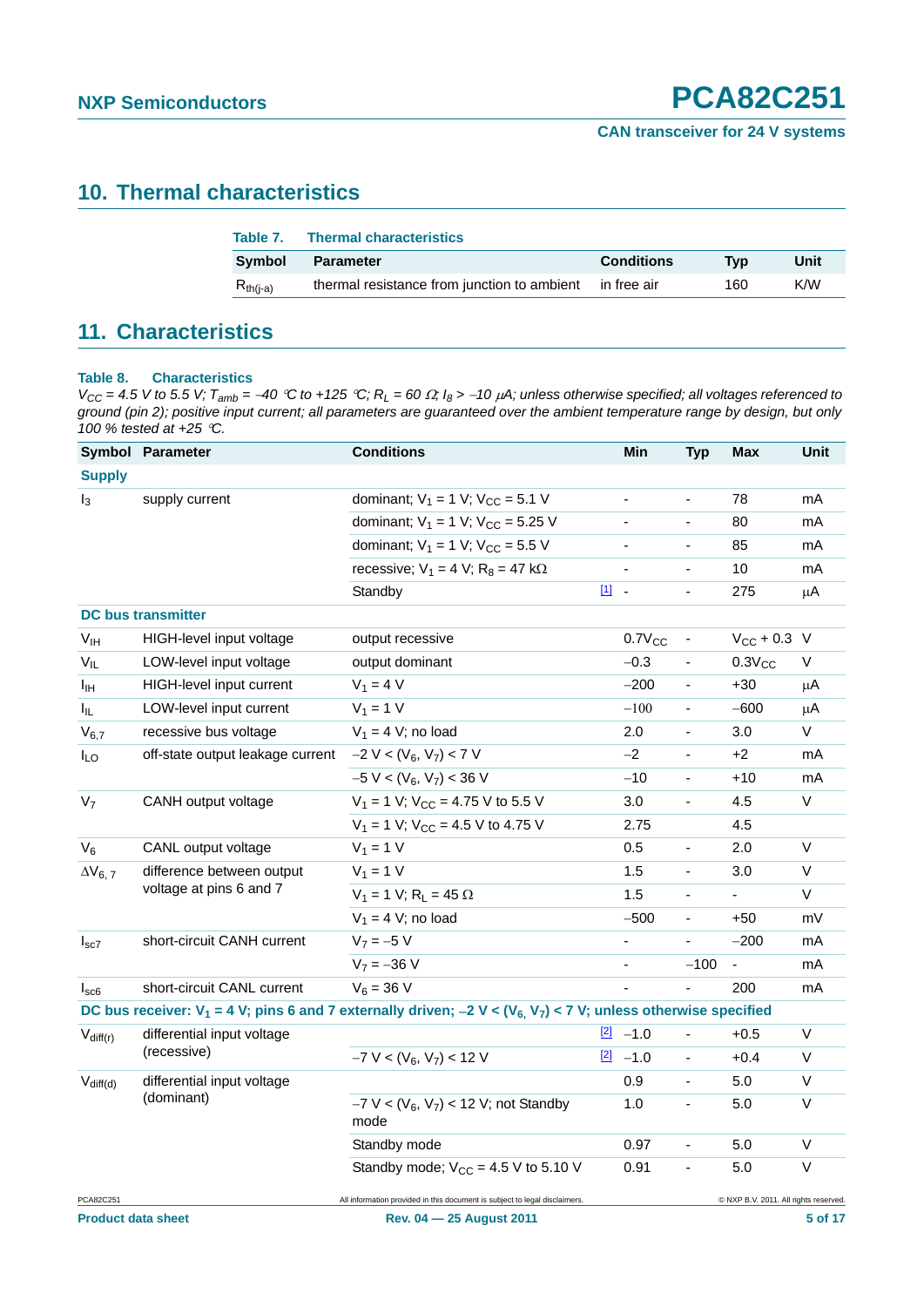#### **CAN transceiver for 24 V systems**

#### **Table 8. Characteristics** *…continued*

 $V_{CC} = 4.5$  V to 5.5 V;  $T_{amb} = -40$  °C to +125 °C;  $R_L = 60 \Omega$ ;  $I_8 > -10 \mu A$ ; unless otherwise specified; all voltages referenced to *ground (pin 2); positive input current; all parameters are guaranteed over the ambient temperature range by design, but only 100 % tested at +25 C.*

|                       | Symbol Parameter                                                        | <b>Conditions</b>                                                             | Min                          | <b>Typ</b>                   | <b>Max</b>               | <b>Unit</b> |
|-----------------------|-------------------------------------------------------------------------|-------------------------------------------------------------------------------|------------------------------|------------------------------|--------------------------|-------------|
| $V_{diff(hys)}$       | differential input hysteresis                                           | see Figure 5                                                                  |                              | 150                          |                          | mV          |
| <b>V<sub>OH</sub></b> | HIGH-level output voltage                                               | pin 4; $I_4 = -100 \mu A$                                                     | $0.8V_{CC}$                  | $\blacksquare$               | $V_{\rm CC}$             | $\vee$      |
| $V_{OL}$              | LOW-level output voltage                                                | pin 4; $I_4 = 1$ mA                                                           | $\mathbf 0$                  | $\blacksquare$               | $0.2V_{CC}$              | V           |
|                       |                                                                         | $I_4 = 10$ mA                                                                 | $\mathbf 0$                  | ä,                           | 1.5                      | $\vee$      |
| $R_i$                 | input resistance                                                        | CANH, CANL                                                                    | 5                            | $\blacksquare$               | 25                       | $k\Omega$   |
| $R_{diff}$            | differential input resistance                                           |                                                                               | 20                           | $\overline{a}$               | 100                      | k $\Omega$  |
|                       | <b>Reference output</b>                                                 |                                                                               |                              |                              |                          |             |
| $V_{ref}$             | reference output voltage                                                | $V_8 = 1 V$ ; $ I_5  < 50 \mu A$                                              | $0.45V_{CC}$ -               |                              | $0.55V_{CC}$             | $\vee$      |
|                       |                                                                         | $V_8 = 4 V$ ; $ I_5  < 5 \mu A$                                               | $0.4V_{CC}$                  | $\overline{\phantom{a}}$     | $0.6V_{CC}$              | V           |
|                       | Timing ( $C_L$ = 100 pF; see Figure 3, Figure 4, Figure 6 and Figure 7) |                                                                               |                              |                              |                          |             |
| t <sub>bit</sub>      | minimum bit time                                                        | $R_{ext} = 0 \Omega$                                                          | $\qquad \qquad \blacksquare$ | $\blacksquare$               | $\mathbf{1}$             | μS          |
| $t_{onTXD}$           | delay TXD to bus active                                                 | $R_{ext} = 0 \Omega$                                                          | ÷,                           | ÷,                           | 50                       | ns          |
| t <sub>offTXD</sub>   | delay TXD to bus inactive                                               | $R_{ext} = 0 \Omega$                                                          | $\frac{1}{2}$                | 40                           | 80                       | ns          |
| $t_{on RXD}$          | delay TXD to receiver active                                            | $R_{ext} = 0 \Omega$                                                          |                              | 55                           | 120                      | ns          |
| t <sub>offRXD</sub>   | delay TXD to receiver inactive                                          | $R_{ext} = 0 \Omega$ ; T <sub>amb</sub> < +85 °C<br>$V_{CC}$ = 4.5 V to 5.1 V | $\blacksquare$               | 80                           | 150                      | ns          |
|                       |                                                                         | $R_{ext} = 0 \Omega$ ; $V_{CC} = 4.5 V$ to 5.1 V                              | $\frac{1}{2}$                | 80                           | 170                      | ns          |
|                       |                                                                         | $R_{ext}$ = 0 $\Omega$ ; T <sub>amb</sub> < +85 °C                            | $\frac{1}{2}$                | 90                           | 170                      | ns          |
|                       |                                                                         | $R_{ext} = 0 k\Omega$                                                         |                              | 90                           | 190                      | ns          |
|                       |                                                                         | $R_{ext} = 47 k\Omega$                                                        | $\overline{\phantom{a}}$     | 290                          | 400                      | ns          |
| $t_{on RXD}$          | delay TXD to receiver active                                            | $R_{ext} = 47 k\Omega$                                                        | ÷,                           | 440                          | 550                      | ns          |
| SR                    | CANH, CANL slew rate                                                    | $R_{ext} = 47 k\Omega$                                                        | ٠                            | $\overline{7}$               | $\overline{\phantom{a}}$ | $V/\mu s$   |
| t <sub>WAKE</sub>     | wake-up time from Standby<br>(via pin 8)                                | see Figure 6                                                                  |                              | ÷,                           | 20                       | $\mu$ s     |
| t <sub>dRXDL</sub>    | bus dominant to RXD LOW                                                 | $V_8 = 4$ V; see Figure 7                                                     |                              | $\qquad \qquad \blacksquare$ | 3                        | μS          |
|                       | <b>Standby/Slope control (pin 8)</b>                                    |                                                                               |                              |                              |                          |             |
| $V_{\text{stb}}$      | input voltage for Standby mode                                          |                                                                               | $0.75V_{CC}$ -               |                              | $\frac{1}{2}$            | V           |
| $I_{slope}$           | Slope control mode current                                              |                                                                               | $-10$                        | $\overline{\phantom{a}}$     | $-200$                   | $\mu$ A     |
| V <sub>slope</sub>    | Slope control mode voltage                                              |                                                                               | $0.4V_{CC}$                  | $\blacksquare$               | $0.6V_{CC}$              | V           |

<span id="page-5-0"></span>[1]  $I_1 = I_4 = I_5 = 0$  mA;  $0 \text{ V} < V_6 < V_{\text{CC}}$ ;  $0 \text{ V} < V_7 < V_{\text{CC}}$ ;  $V_8 = V_{\text{CC}}$ ;  $T_{\text{amb}} < 90$  °C.

<span id="page-5-1"></span>[2] This is valid for the receiver in all modes: High-speed, Slope control and Standby.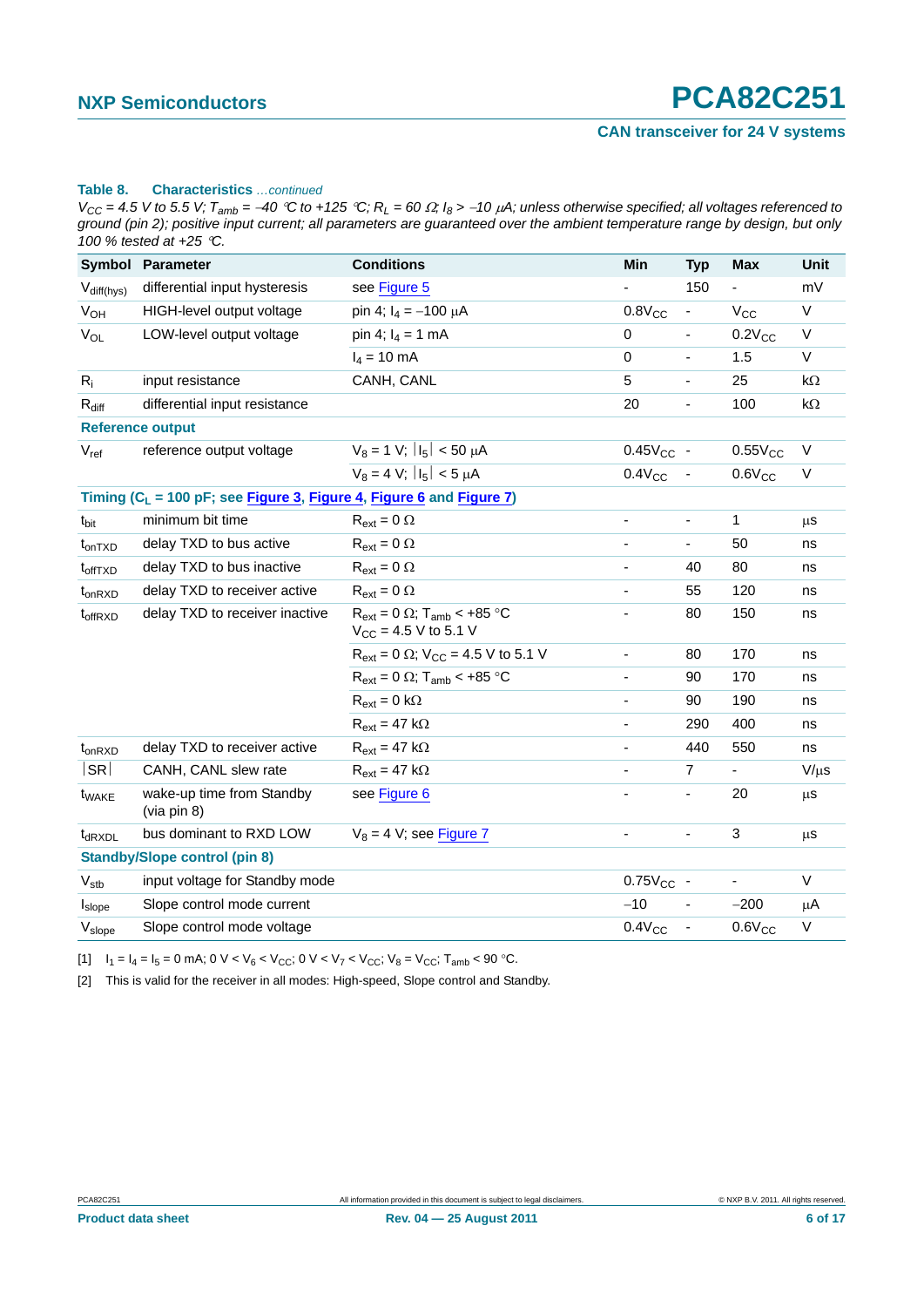#### **CAN transceiver for 24 V systems**



<span id="page-6-2"></span>

<span id="page-6-1"></span><span id="page-6-0"></span>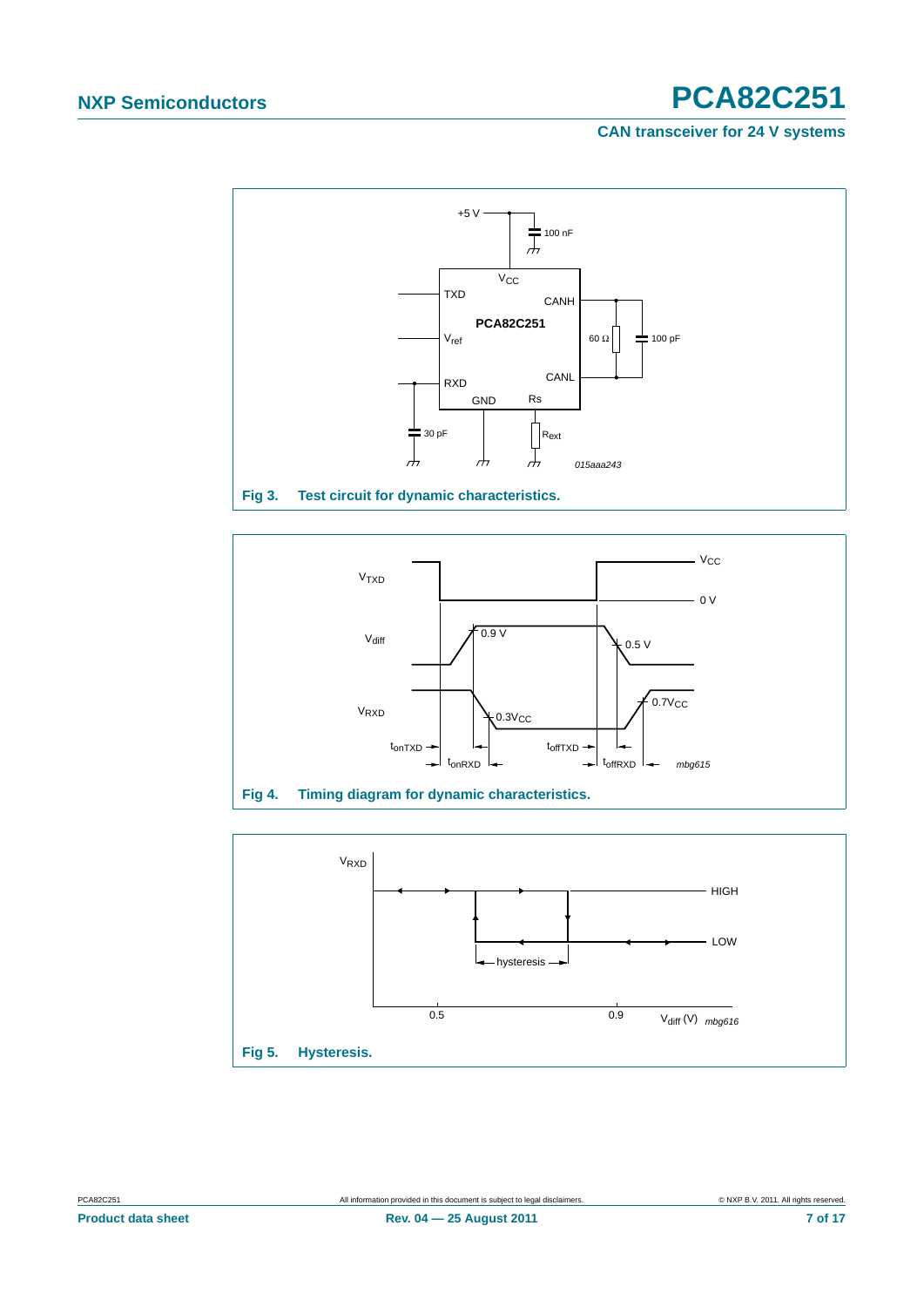#### **CAN transceiver for 24 V systems**



<span id="page-7-1"></span>

<span id="page-7-2"></span>

<span id="page-7-0"></span>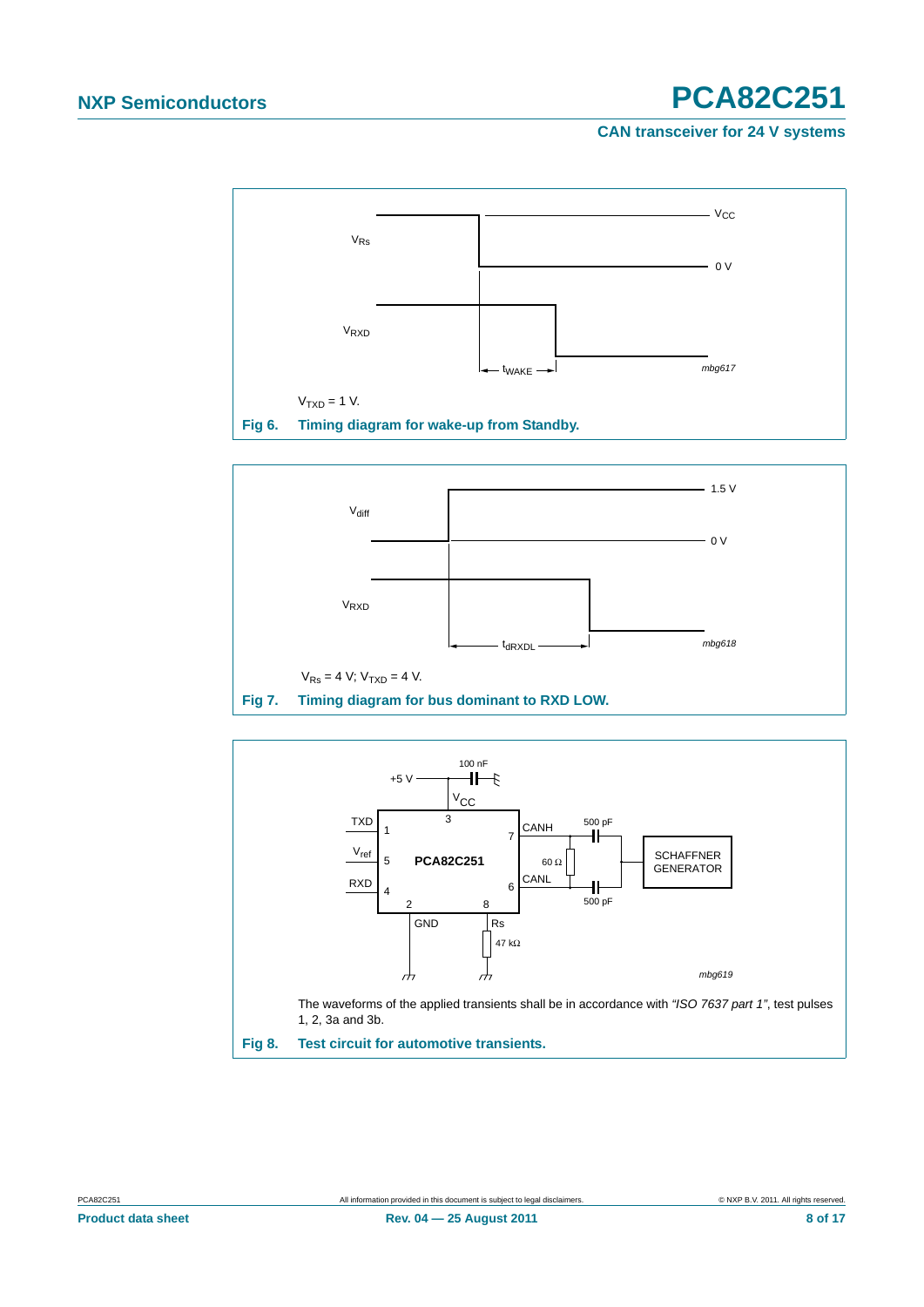### <span id="page-8-0"></span>**12. Application information**

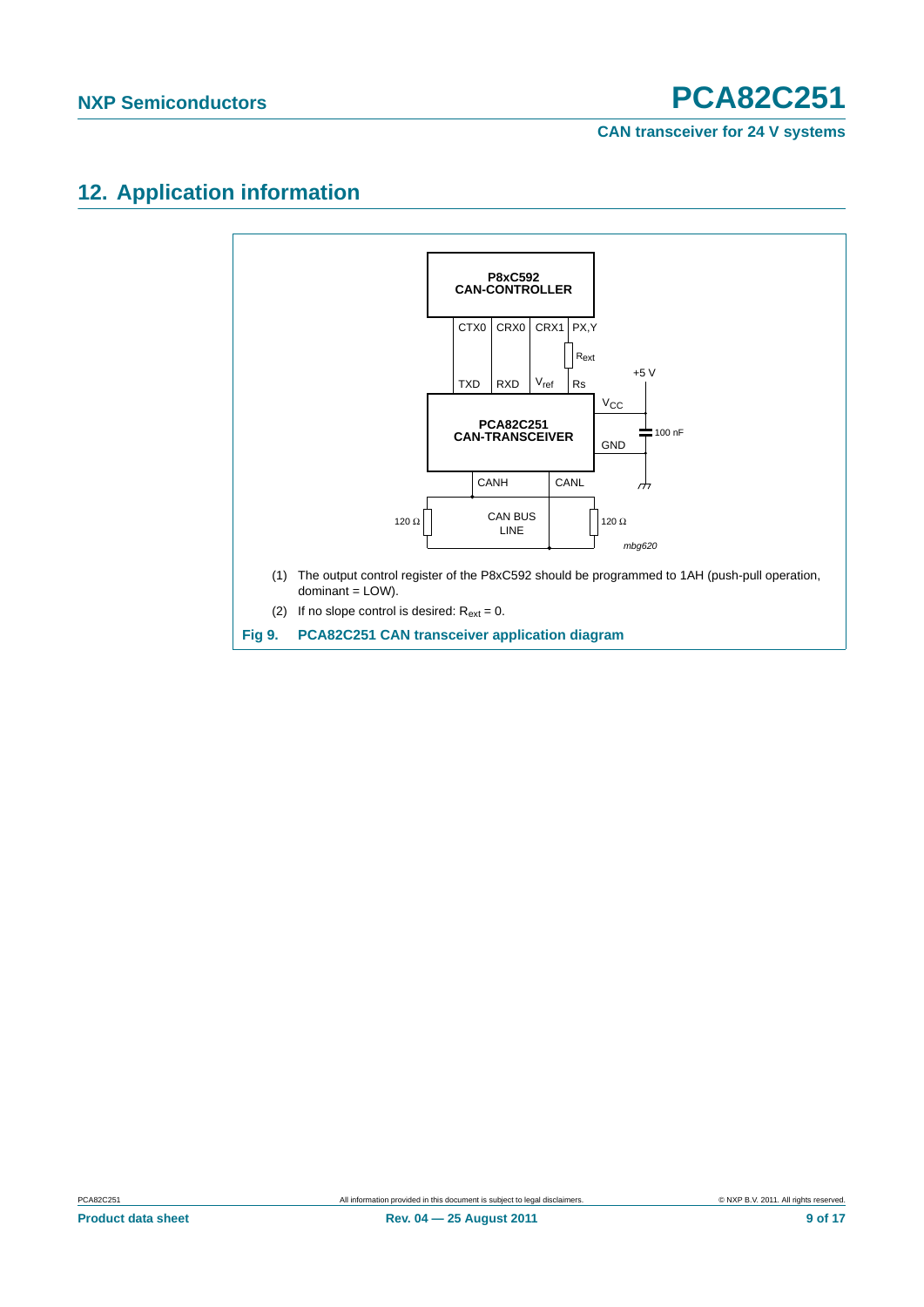**CAN transceiver for 24 V systems**

### <span id="page-9-0"></span>**13. Package outline**



PCA82C251 All information provided in this document is subject to legal disclaimers. © NXP B.V. 2011. All rights reserved.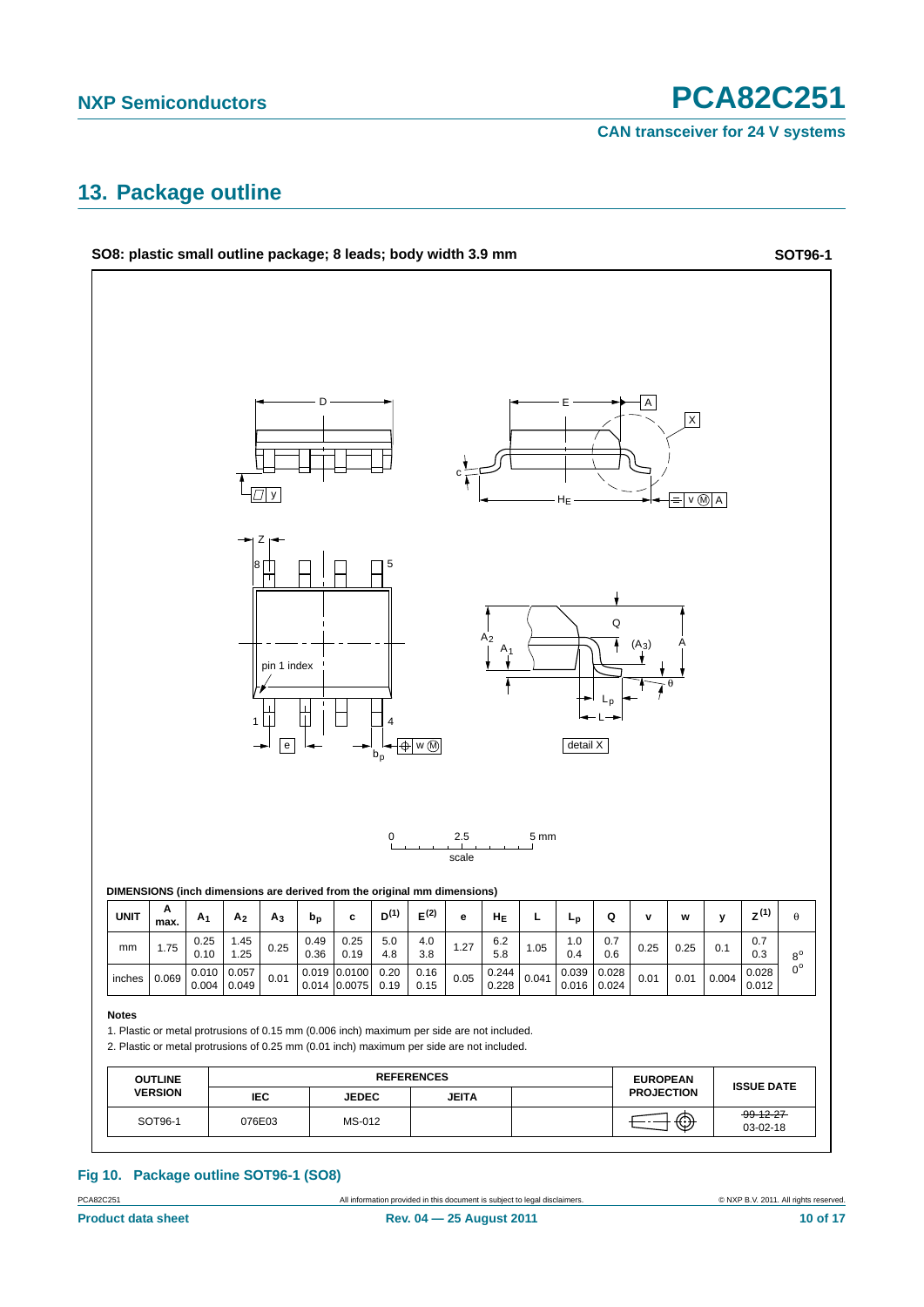### <span id="page-10-0"></span>**14. Soldering of SMD packages**

This text provides a very brief insight into a complex technology. A more in-depth account of soldering ICs can be found in Application Note *AN10365 "Surface mount reflow soldering description"*.

### <span id="page-10-1"></span>**14.1 Introduction to soldering**

Soldering is one of the most common methods through which packages are attached to Printed Circuit Boards (PCBs), to form electrical circuits. The soldered joint provides both the mechanical and the electrical connection. There is no single soldering method that is ideal for all IC packages. Wave soldering is often preferred when through-hole and Surface Mount Devices (SMDs) are mixed on one printed wiring board; however, it is not suitable for fine pitch SMDs. Reflow soldering is ideal for the small pitches and high densities that come with increased miniaturization.

### <span id="page-10-2"></span>**14.2 Wave and reflow soldering**

Wave soldering is a joining technology in which the joints are made by solder coming from a standing wave of liquid solder. The wave soldering process is suitable for the following:

- **•** Through-hole components
- **•** Leaded or leadless SMDs, which are glued to the surface of the printed circuit board

Not all SMDs can be wave soldered. Packages with solder balls, and some leadless packages which have solder lands underneath the body, cannot be wave soldered. Also, leaded SMDs with leads having a pitch smaller than ~0.6 mm cannot be wave soldered, due to an increased probability of bridging.

The reflow soldering process involves applying solder paste to a board, followed by component placement and exposure to a temperature profile. Leaded packages, packages with solder balls, and leadless packages are all reflow solderable.

Key characteristics in both wave and reflow soldering are:

- **•** Board specifications, including the board finish, solder masks and vias
- **•** Package footprints, including solder thieves and orientation
- **•** The moisture sensitivity level of the packages
- **•** Package placement
- **•** Inspection and repair
- **•** Lead-free soldering versus SnPb soldering

#### <span id="page-10-3"></span>**14.3 Wave soldering**

Key characteristics in wave soldering are:

- **•** Process issues, such as application of adhesive and flux, clinching of leads, board transport, the solder wave parameters, and the time during which components are exposed to the wave
- **•** Solder bath specifications, including temperature and impurities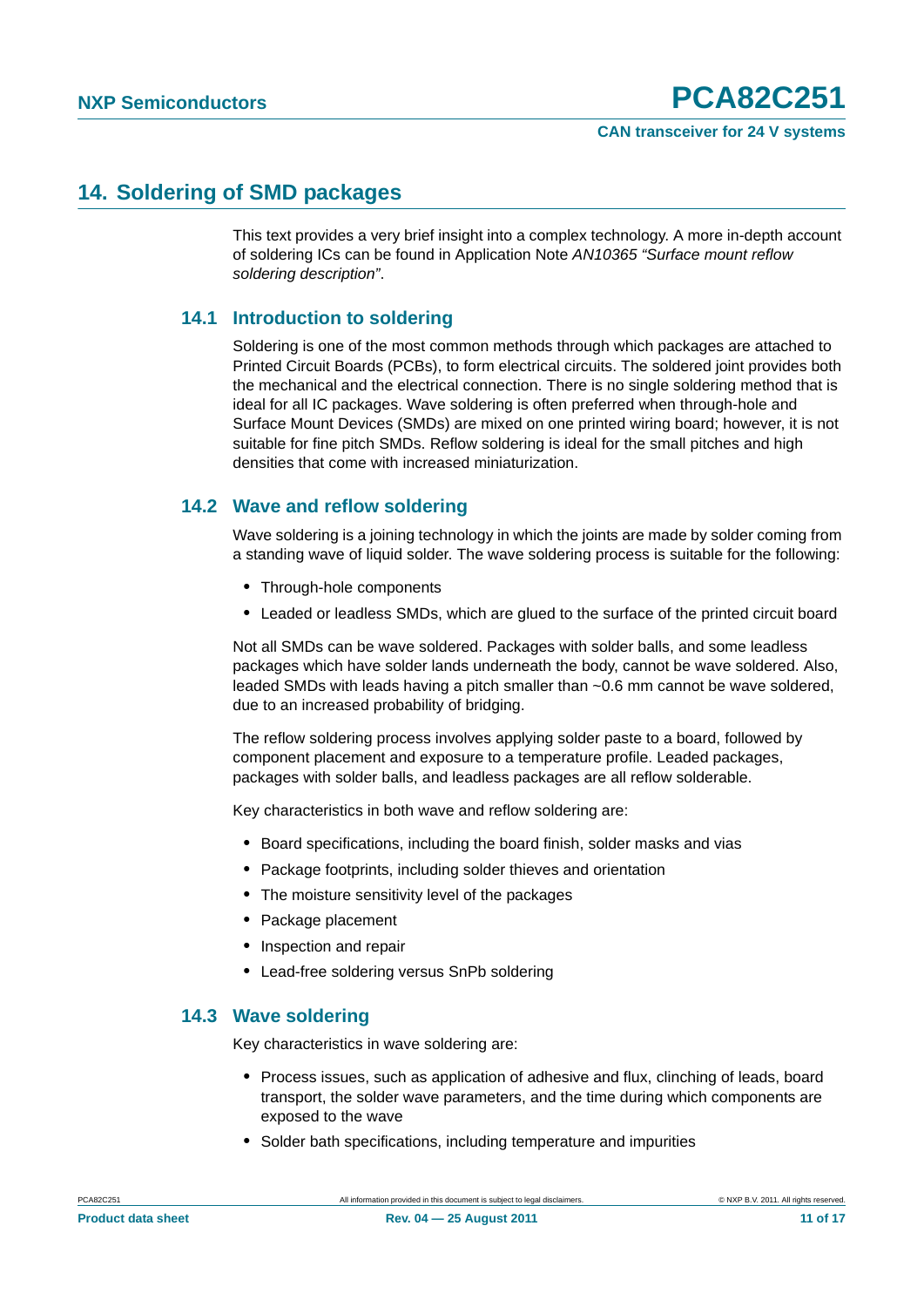#### <span id="page-11-0"></span>**14.4 Reflow soldering**

Key characteristics in reflow soldering are:

- **•** Lead-free versus SnPb soldering; note that a lead-free reflow process usually leads to higher minimum peak temperatures (see Figure 11) than a SnPb process, thus reducing the process window
- **•** Solder paste printing issues including smearing, release, and adjusting the process window for a mix of large and small components on one board
- **•** Reflow temperature profile; this profile includes preheat, reflow (in which the board is heated to the peak temperature) and cooling down. It is imperative that the peak temperature is high enough for the solder to make reliable solder joints (a solder paste characteristic). In addition, the peak temperature must be low enough that the packages and/or boards are not damaged. The peak temperature of the package depends on package thickness and volume and is classified in accordance with Table 9 and 10

#### **Table 9. SnPb eutectic process (from J-STD-020C)**

| Package thickness (mm) | Package reflow temperature (°C) |            |  |
|------------------------|---------------------------------|------------|--|
|                        | Volume (mm <sup>3</sup> )       |            |  |
|                        | < 350                           | $\geq 350$ |  |
| < 2.5                  | 235                             | 220        |  |
| > 2.5                  | 220                             | 220        |  |

#### **Table 10. Lead-free process (from J-STD-020C)**

| Package thickness (mm) | Package reflow temperature (°C) |             |        |  |  |
|------------------------|---------------------------------|-------------|--------|--|--|
|                        | Volume (mm <sup>3</sup> )       |             |        |  |  |
|                        | $\leq 350$                      | 350 to 2000 | > 2000 |  |  |
| < 1.6                  | 260                             | 260         | 260    |  |  |
| 1.6 to 2.5             | 260                             | 250         | 245    |  |  |
| > 2.5                  | 250                             | 245         | 245    |  |  |

Moisture sensitivity precautions, as indicated on the packing, must be respected at all times.

Studies have shown that small packages reach higher temperatures during reflow soldering, see Figure 11.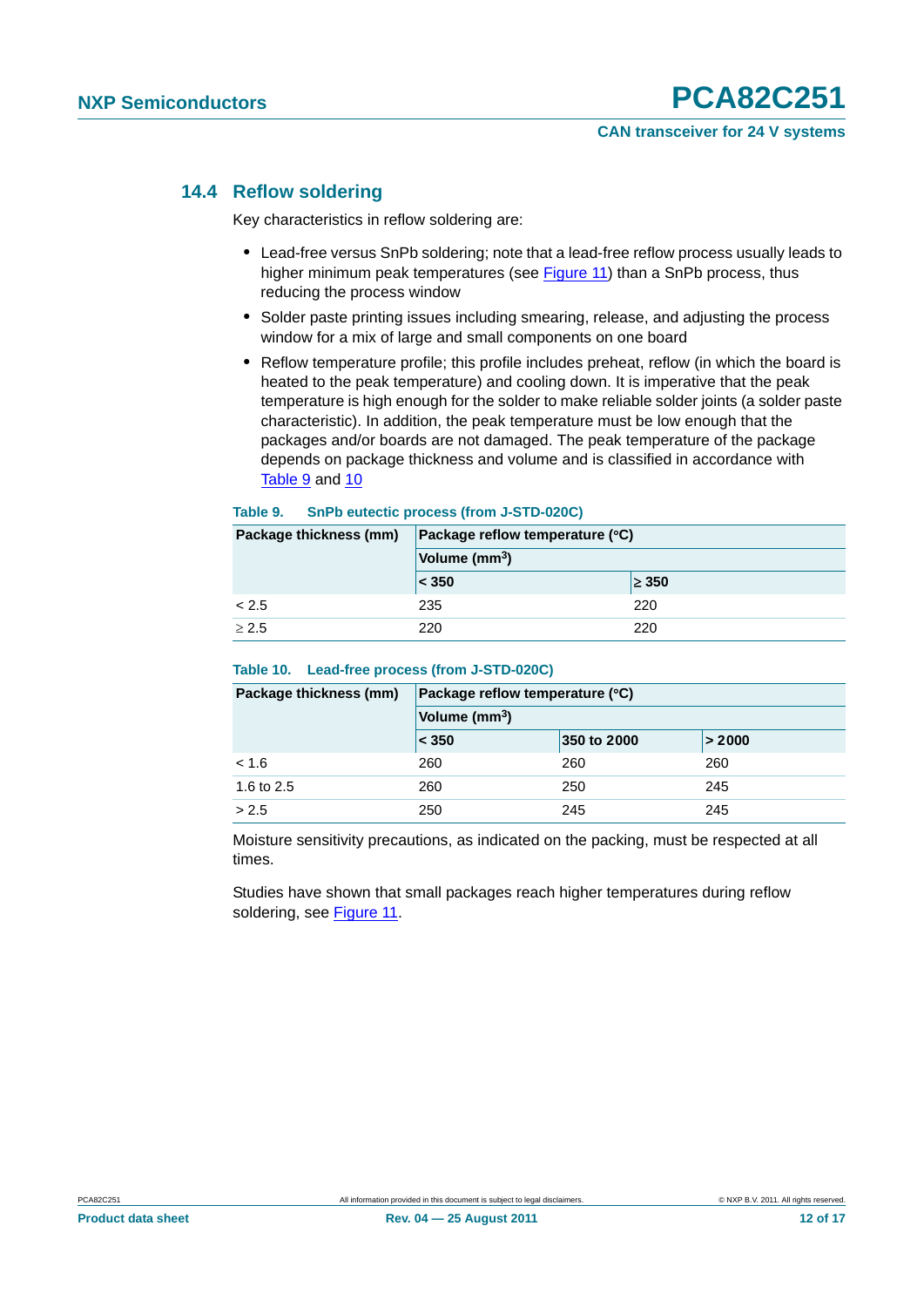**CAN transceiver for 24 V systems**



For further information on temperature profiles, refer to Application Note *AN10365 "Surface mount reflow soldering description"*.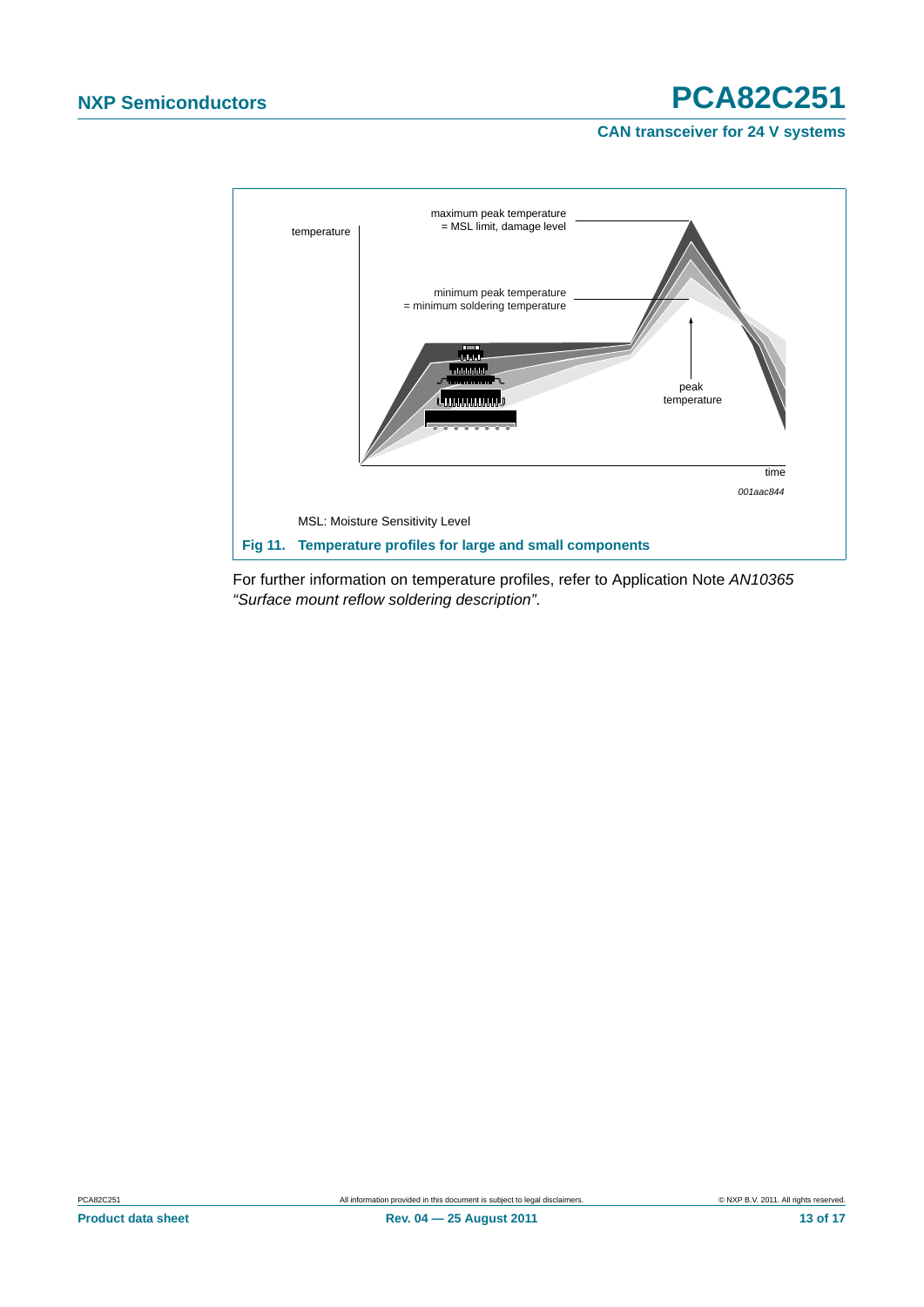## <span id="page-13-0"></span>**15. Revision history**

| <b>Table 11. Revision history</b> |                                                                                                                        |                    |                      |                   |  |  |  |  |
|-----------------------------------|------------------------------------------------------------------------------------------------------------------------|--------------------|----------------------|-------------------|--|--|--|--|
| Document ID                       | Release date                                                                                                           | Data sheet status  | <b>Change notice</b> | <b>Supersedes</b> |  |  |  |  |
| PCA82C251 4                       | 20110825                                                                                                               | Product data sheet | ٠                    | PCA82C251 3       |  |  |  |  |
| Modifications:                    | The format of this data sheet has been redesigned to comply with the new identity<br>quidelines of NXP Semiconductors. |                    |                      |                   |  |  |  |  |
|                                   | • Legal texts have been adapted to the new company name where appropriate.                                             |                    |                      |                   |  |  |  |  |
|                                   | DIP8 package discontinued; bare die no longer available.                                                               |                    |                      |                   |  |  |  |  |
|                                   | Section 4 "Quick reference data" t <sub>PD</sub> propagation delay added.                                              |                    |                      |                   |  |  |  |  |
|                                   | • Typing errors corrected in Table 8 and Figure 3.                                                                     |                    |                      |                   |  |  |  |  |
| PCA82C251 3                       | 20000113                                                                                                               | Product data sheet | -                    | PCA82C251 2       |  |  |  |  |
| PCA82C251 2                       | 19970314                                                                                                               | Product data sheet | ٠                    | PCA82C251 1       |  |  |  |  |
| PCA82C251 1                       |                                                                                                                        | Product data sheet | ٠                    | -                 |  |  |  |  |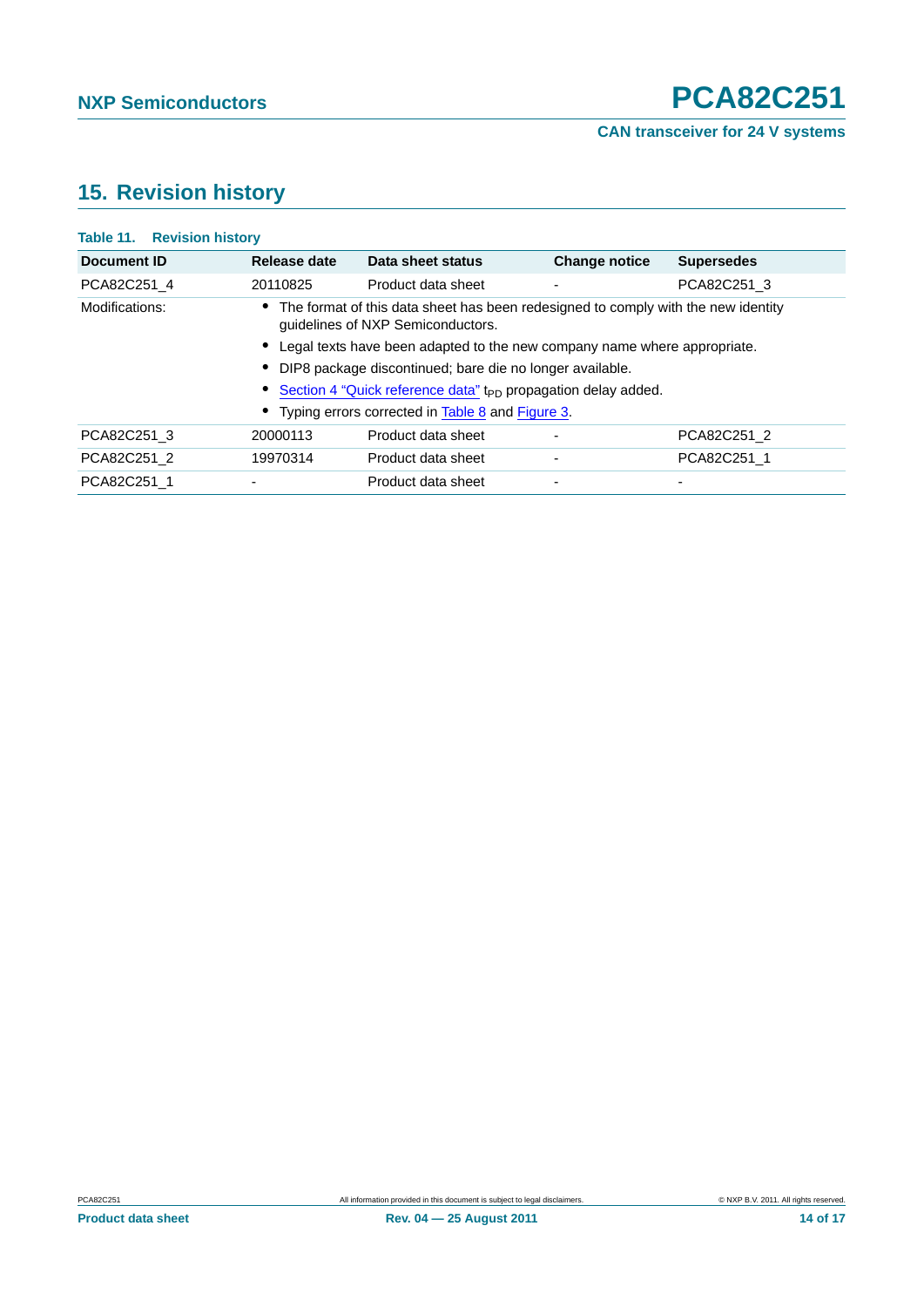### <span id="page-14-0"></span>**16. Legal information**

### <span id="page-14-1"></span>**16.1 Data sheet status**

| Document status[1][2]          | Product status <sup>[3]</sup> | <b>Definition</b>                                                                     |
|--------------------------------|-------------------------------|---------------------------------------------------------------------------------------|
| Objective [short] data sheet   | Development                   | This document contains data from the objective specification for product development. |
| Preliminary [short] data sheet | Qualification                 | This document contains data from the preliminary specification.                       |
| Product [short] data sheet     | Production                    | This document contains the product specification.                                     |

[1] Please consult the most recently issued document before initiating or completing a design.

[2] The term 'short data sheet' is explained in section "Definitions"

[3] The product status of device(s) described in this document may have changed since this document was published and may differ in case of multiple devices. The latest product status<br>information is available on the Intern

### <span id="page-14-2"></span>**16.2 Definitions**

**Draft —** The document is a draft version only. The content is still under internal review and subject to formal approval, which may result in modifications or additions. NXP Semiconductors does not give any representations or warranties as to the accuracy or completeness of information included herein and shall have no liability for the consequences of use of such information.

**Short data sheet —** A short data sheet is an extract from a full data sheet with the same product type number(s) and title. A short data sheet is intended for quick reference only and should not be relied upon to contain detailed and full information. For detailed and full information see the relevant full data sheet, which is available on request via the local NXP Semiconductors sales office. In case of any inconsistency or conflict with the short data sheet, the full data sheet shall prevail.

**Product specification —** The information and data provided in a Product data sheet shall define the specification of the product as agreed between NXP Semiconductors and its customer, unless NXP Semiconductors and customer have explicitly agreed otherwise in writing. In no event however, shall an agreement be valid in which the NXP Semiconductors product is deemed to offer functions and qualities beyond those described in the Product data sheet.

### <span id="page-14-3"></span>**16.3 Disclaimers**

**Limited warranty and liability —** Information in this document is believed to be accurate and reliable. However, NXP Semiconductors does not give any representations or warranties, expressed or implied, as to the accuracy or completeness of such information and shall have no liability for the consequences of use of such information.

In no event shall NXP Semiconductors be liable for any indirect, incidental, punitive, special or consequential damages (including - without limitation - lost profits, lost savings, business interruption, costs related to the removal or replacement of any products or rework charges) whether or not such damages are based on tort (including negligence), warranty, breach of contract or any other legal theory.

Notwithstanding any damages that customer might incur for any reason whatsoever, NXP Semiconductors' aggregate and cumulative liability towards customer for the products described herein shall be limited in accordance with the *Terms and conditions of commercial sale* of NXP Semiconductors.

**Right to make changes —** NXP Semiconductors reserves the right to make changes to information published in this document, including without limitation specifications and product descriptions, at any time and without notice. This document supersedes and replaces all information supplied prior to the publication hereof.

**Suitability for use in automotive applications —** This NXP Semiconductors product has been qualified for use in automotive applications. The product is not designed, authorized or warranted to be suitable for use in medical, military, aircraft, space or life support equipment nor in applications where failure or malfunction of an NXP Semiconductors product can reasonably be expected to result in personal injury, death or severe property or environmental damage. NXP Semiconductors accepts no liability for inclusion and/or use of NXP Semiconductors products in such equipment or applications and therefore such inclusion and/or use is at the customer's own risk.

**Applications —** Applications that are described herein for any of these products are for illustrative purposes only. NXP Semiconductors makes no representation or warranty that such applications will be suitable for the specified use without further testing or modification.

Customers are responsible for the design and operation of their applications and products using NXP Semiconductors products, and NXP Semiconductors accepts no liability for any assistance with applications or customer product design. It is customer's sole responsibility to determine whether the NXP Semiconductors product is suitable and fit for the customer's applications and products planned, as well as for the planned application and use of customer's third party customer(s). Customers should provide appropriate design and operating safeguards to minimize the risks associated with their applications and products.

NXP Semiconductors does not accept any liability related to any default, damage, costs or problem which is based on any weakness or default in the customer's applications or products, or the application or use by customer's third party customer(s). Customer is responsible for doing all necessary testing for the customer's applications and products using NXP Semiconductors products in order to avoid a default of the applications and the products or of the application or use by customer's third party customer(s). NXP does not accept any liability in this respect.

**Limiting values —** Stress above one or more limiting values (as defined in the Absolute Maximum Ratings System of IEC 60134) will cause permanent damage to the device. Limiting values are stress ratings only and (proper) operation of the device at these or any other conditions above those given in the Recommended operating conditions section (if present) or the Characteristics sections of this document is not warranted. Constant or repeated exposure to limiting values will permanently and irreversibly affect the quality and reliability of the device.

**Terms and conditions of commercial sale —** NXP Semiconductors products are sold subject to the general terms and conditions of commercial sale, as published at<http://www.nxp.com/profile/terms>, unless otherwise agreed in a valid written individual agreement. In case an individual agreement is concluded only the terms and conditions of the respective agreement shall apply. NXP Semiconductors hereby expressly objects to applying the customer's general terms and conditions with regard to the purchase of NXP Semiconductors products by customer.

**No offer to sell or license —** Nothing in this document may be interpreted or construed as an offer to sell products that is open for acceptance or the grant, conveyance or implication of any license under any copyrights, patents or other industrial or intellectual property rights.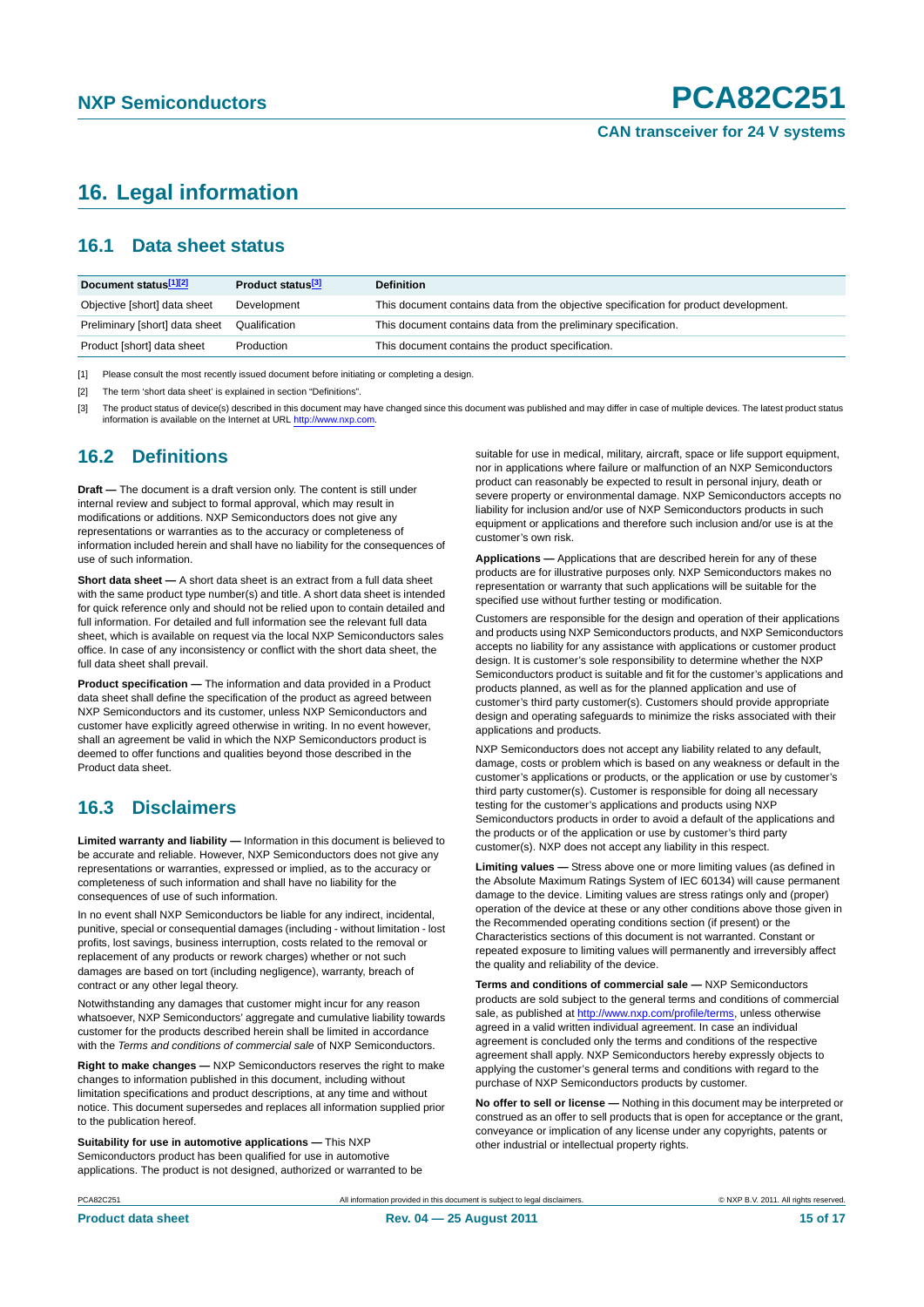#### **CAN transceiver for 24 V systems**

**Export control —** This document as well as the item(s) described herein may be subject to export control regulations. Export might require a prior authorization from national authorities.

**Quick reference data —** The Quick reference data is an extract of the product data given in the Limiting values and Characteristics sections of this document, and as such is not complete, exhaustive or legally binding.

### <span id="page-15-1"></span>**17. Contact information**

For more information, please visit: **http://www.nxp.com**

For sales office addresses, please send an email to: **salesaddresses@nxp.com**

### <span id="page-15-0"></span>**16.4 Trademarks**

Notice: All referenced brands, product names, service names and trademarks are the property of their respective owners.